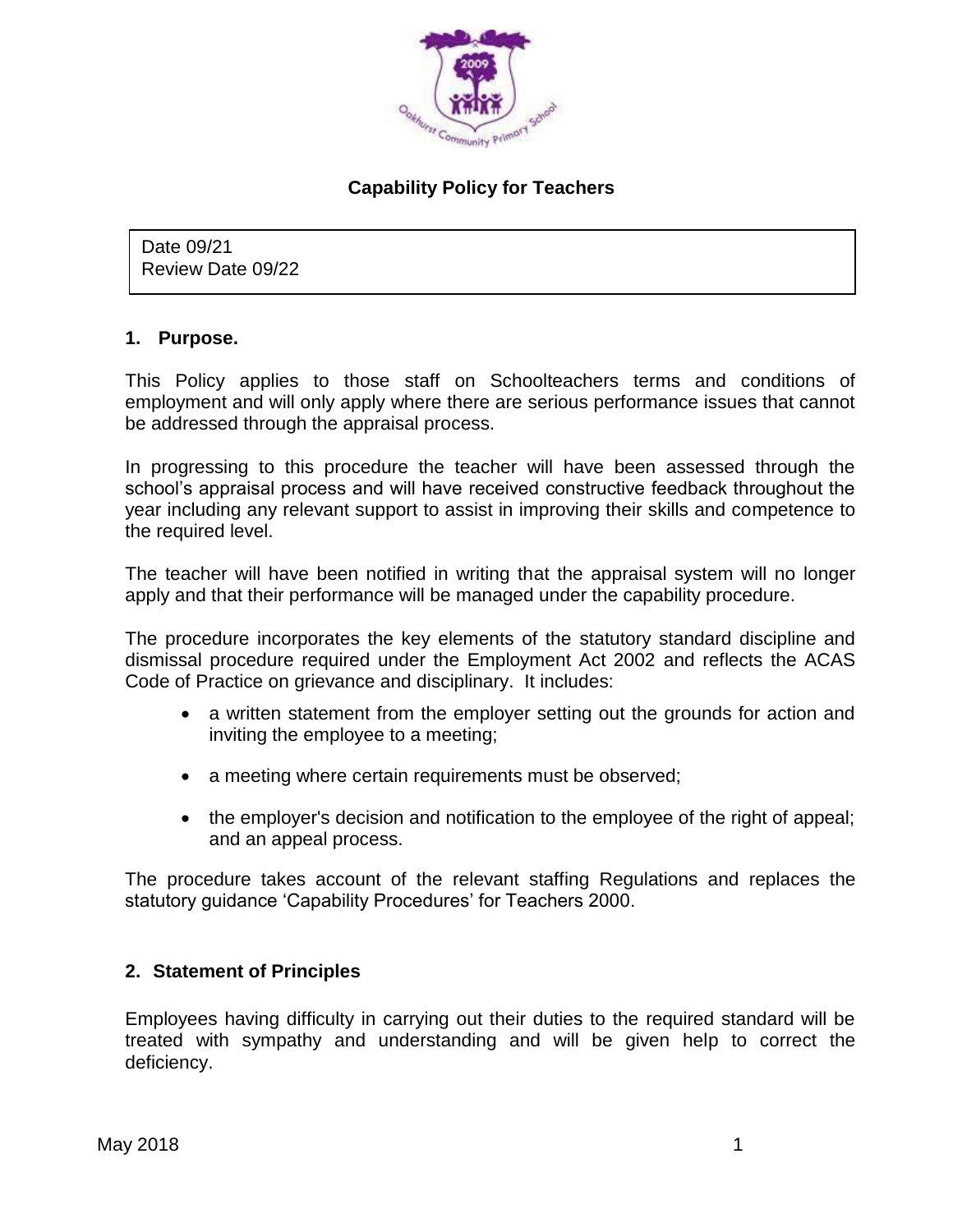At every stage in the formal procedure, the employee will have the right to be accompanied by a companion who may be a colleague, or a trade union representative.

No employee will be dismissed on grounds of capability until the programme of improvement and assistance has been exhausted without the employee achieving satisfactory results and there remains an insufficient prospect of improvement within a reasonable timescale.

The employee will have the right to appeal against any formal decision at each stage of the process.

Employees suffering from ill health will be dealt with under the Wellbeing and Attendance procedure.

If long term sickness absence appears to have been triggered by the commencement of monitoring or a formal capability procedure, the case will be dealt with in accordance with the school's absence policy and will normally be referred to the occupational health service to assess the member of staff's health and fitness for continued employment and the appropriateness or otherwise of continuing with monitoring or formal procedures*.* In some cases it may be appropriate for formal procedures to continue during a period of sickness absence. However, the views of the occupational health physician will always be taken into account before a decision is reached.

# **3. NQT's**

It may become necessary for the Headteacher to instigate a capability procedure for an NQT at a stage before the end of the induction period, which may lead to dismissal. The induction procedure must continue in parallel with the capability procedure. The NQT should be advised to seek the support of their professional association or trade union at an early stage.

Before commencing a capability procedure (in line with Swindon Schools' Capability Procedure) it is important that the Headteacher is confident that the following actions have first taken place:

- The NQTs performance has been monitored
- The NQT has been clearly advised about performance which is causing concern and that s/he understands the improvements which are expected
- A reasonable time-limited period (of at least 4 weeks) of careful and structured support, training, monitoring, evaluation and evidence gathering has taken place, giving the NQT every opportunity to improve
- The NQT has been given an informal warning that failure to improve may lead to instigation of the formal capability procedure and that this may lead to dismissal.

If an NQT is dismissed on grounds of capability before the end of the induction period, he or she will still be allowed to seek alternative employment to complete induction at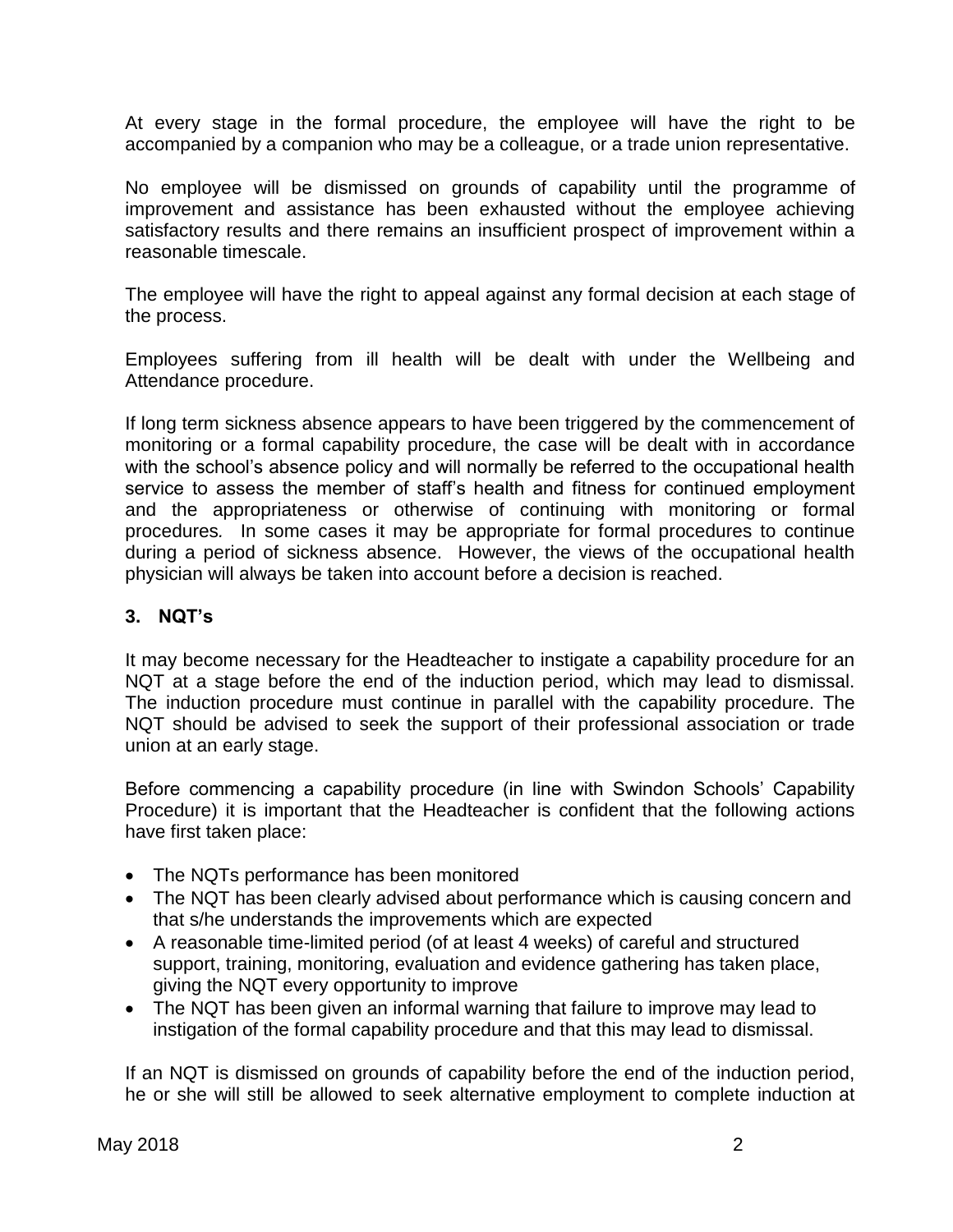another institution, as all NQTs must complete a full induction period before they can be judged to have failed.

Where a school has dismissed an NQT on the grounds of capability (or the teacher resigned before being dismissed) the Headteacher must provide the GTCE with all relevant information to allow them to make a decision on any appropriate sanction. This may be a reprimand, a conditional order, a suspension or if the case is serious enough, de-registration. De-registration would prevent a teacher from teaching in a relevant school in the future.

For further guidance on NQT capability please see the Guidance on NQT's document on Schools on line.

## **3. Formal Capability Meeting**

Once it has been established that there are serious concerns about a teachers performance that have not been addressed through the appraisal process then the teacher will be given 5 working days' notice that they will be required to attend a formal capability meeting. Please see the flowchart on page 6.

This notification will contain details about the concerns around performance and their possible consequence to enable the teacher to prepare to answer the case. It will contain copies of any written evidence including written feedback given through the appraisal process and details of any support offered.

The meeting will be conducted by the Chair of Governors (for headteacher capability) or headteachers for other teachers. The meeting allows for the teacher to respond to the concerns raised about their performance and make any relevant representations.

The person conducting the meeting may halt or adjourn the process at any time depending on the circumstances.

The aims of the formal interview will be to:

(a) Explain clearly the shortfall between the employee's performance and the required standard;

(b) Give clear guidance on the improved standard of performance needed to ensure that the teacher can be removed from the capability procedure. This could include setting clear objectives focussing on the specific weaknesses that need to be addressed, any success criteria that might be appropriate and the evidence that will be used to assess whether the necessary improvement has been made.

(c) Obtain the employee's commitment to reaching the required standard;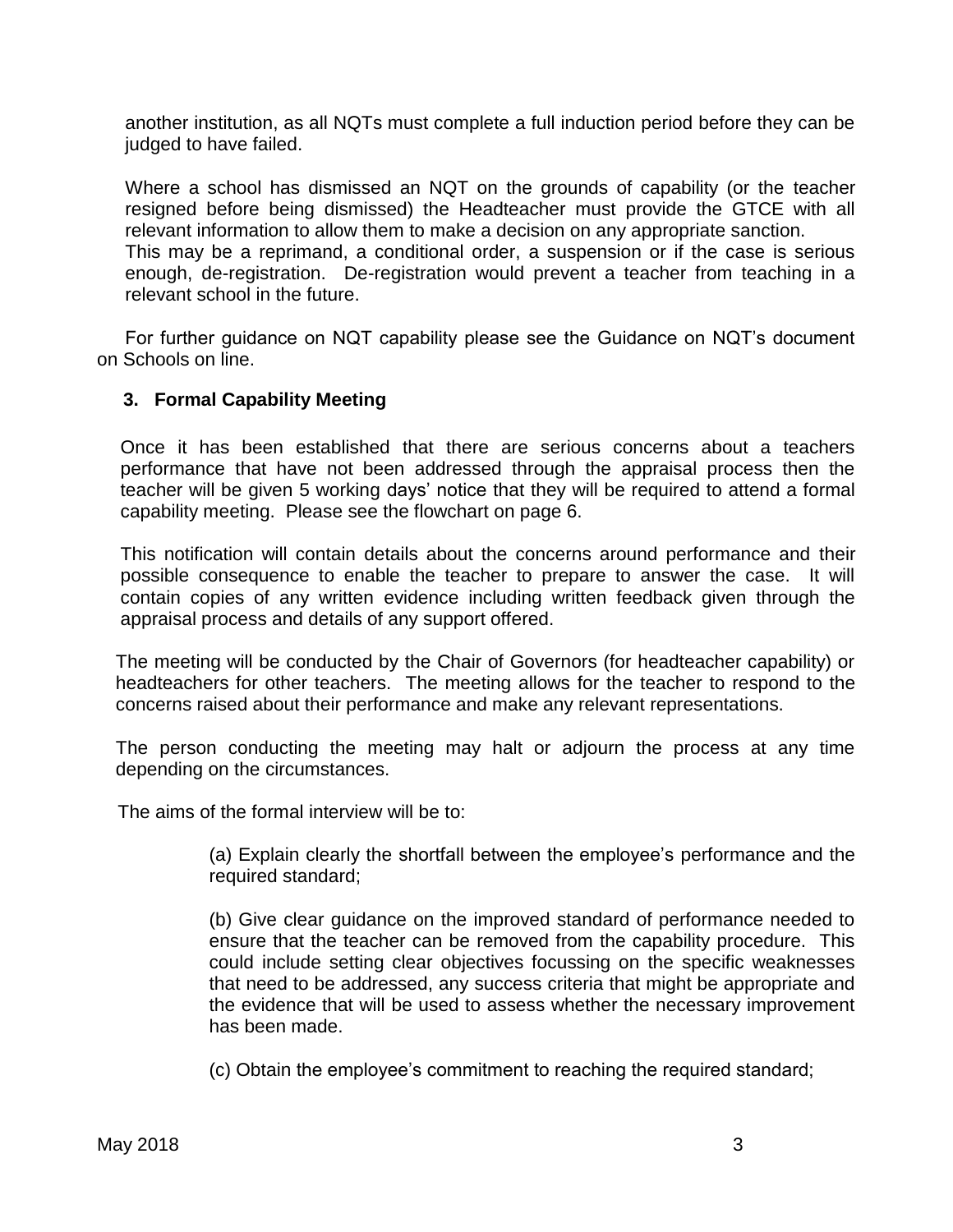(d) Explain any support that will be available to help the teacher improve their performance and any welfare and other support available.

(e) Set a reasonable period for the employee to reach the standard and agree on a monitoring and review programme between 4 and 10 weeks.

(f) Tell the employee that dismissal is a possible outcome if the standard is not met. If the outcome of the meeting is unsatisfactory a first written warning will be given. In very serious cases this warning could be a final written warning.

The outcome of this meeting will be recorded in writing and a copy will be given to the employee together with details of the timing and handling of the review stage and procedure and time limits for appealing against the warning.

Progress will be monitored throughout the review period and formal monitoring, evaluation, guidance and support will continue during this period.

### 4. **Formal review meeting**

The teacher will be given 5 working days' notice that they will be required to attend a formal review meeting and will be advised of their rights to be accompanied.

If the teacher has made sufficient improvement then the capability procedure will cease and the appraisal process will re-start.

If an improvement has been made but the standard has not yet been met, the review period may be extended if the Headteacher believes there is a realistic expectation of satisfactory performance;

If no, or insufficient improvement has been made during the monitoring and review period the teacher will receive a final written warning

The outcome of this meeting will be recorded in writing and a copy will be given to the employee together with details of any further monitoring and review periods.

If a final written warning is issued the teacher will be informed that failure to achieve an acceptable standard of performance (within the set timescales) may result in dismissal and the teacher will be invited to a Decision Meeting.

### **5. Decisions Meeting**

The teacher will be given 5 working days' notice that they will be required to attend a formal Decisions Meeting and will be advised of their rights to be accompanied. Please see the flowchart on page 6.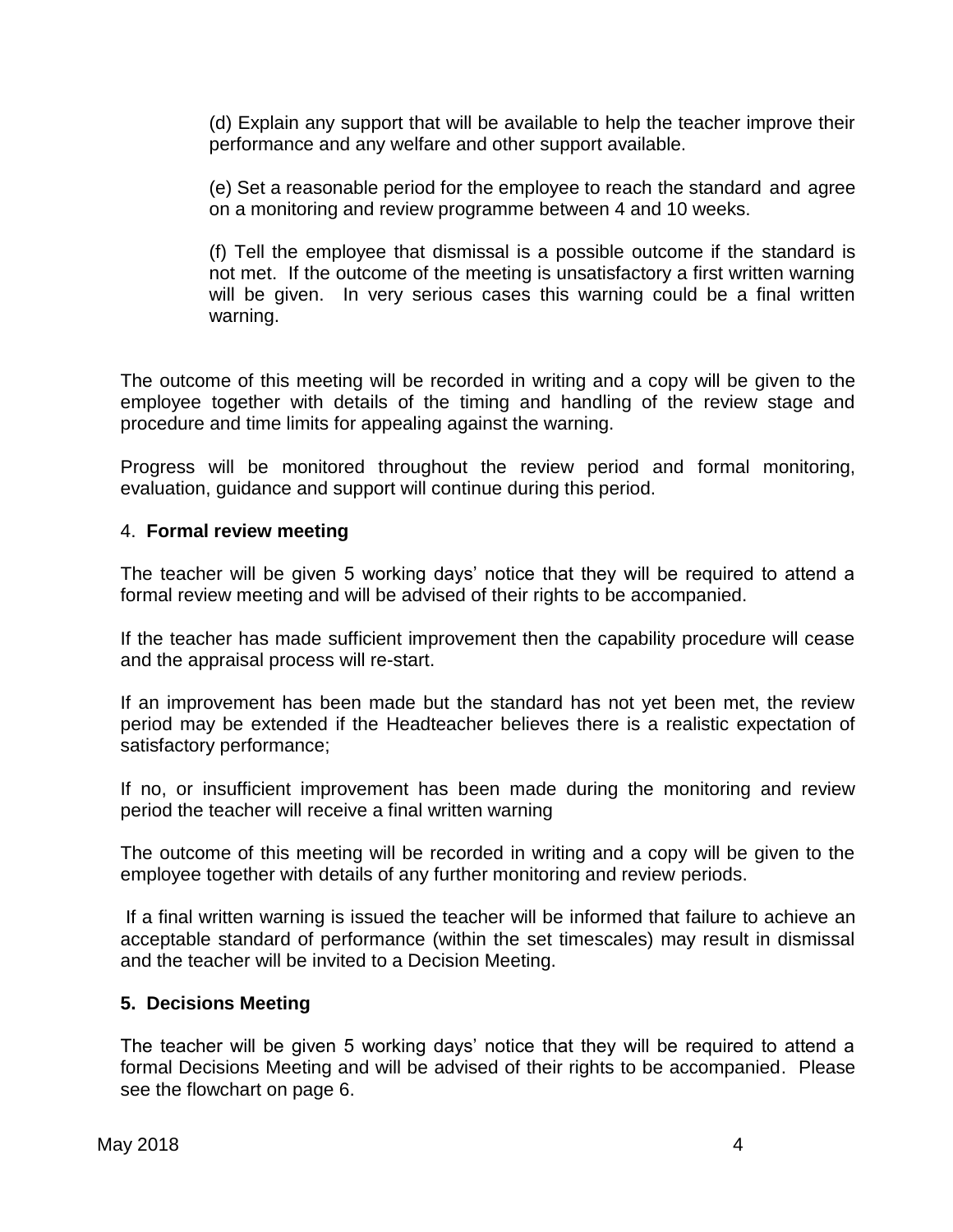If the teacher has made sufficient improvement through the further monitoring and review period then the capability procedure will cease and the appraisal process will re-start.

If the performance remains unsatisfactory a decision or recommendation to the Governing Body will be made that the teacher should be dismissed or required to cease working at the school.

The teacher will be informed in writing within 5 working days of the meeting of the reasons for dismissal, their right to notice, the date on which their contract will cease, and their right of appeal.

## **6. Decision to dismiss and dismissal arrangements**

**Options – for Foundation, Voluntary Aided Schools**

 **Either**

**The power to dismiss staff in this school rests with the Governing body therefore any Decisions meetings will be held with Governors**

**The power to dismiss staff in this school has been delegated to the headteacher/to one or more governors, to one of more Governors acting with the headteacher**

**and**

 **Once the decision to dismiss has been taken the governing body or headteacher will dismiss the teacher. Statutory and contractual notice will apply.** 

**For Community, Voluntary Controlled, Community Special Schools**

**Either**

**The power to decide that members of staff should no longer work at this school rests with the Governing Body**

**The power to decide that members of staff in this school has been delegated to the headteacher/to one or more governors, to one of more Governors acting with the headteacher**

**and** 

**Once the Governing Body (or if delegated as above) has decided that the teacher should no longer work at the school it will notify the Local Authority of its decision and the reasons for it. The Local Authority must give written notice of termination of contract within 14 days of the date of notification.**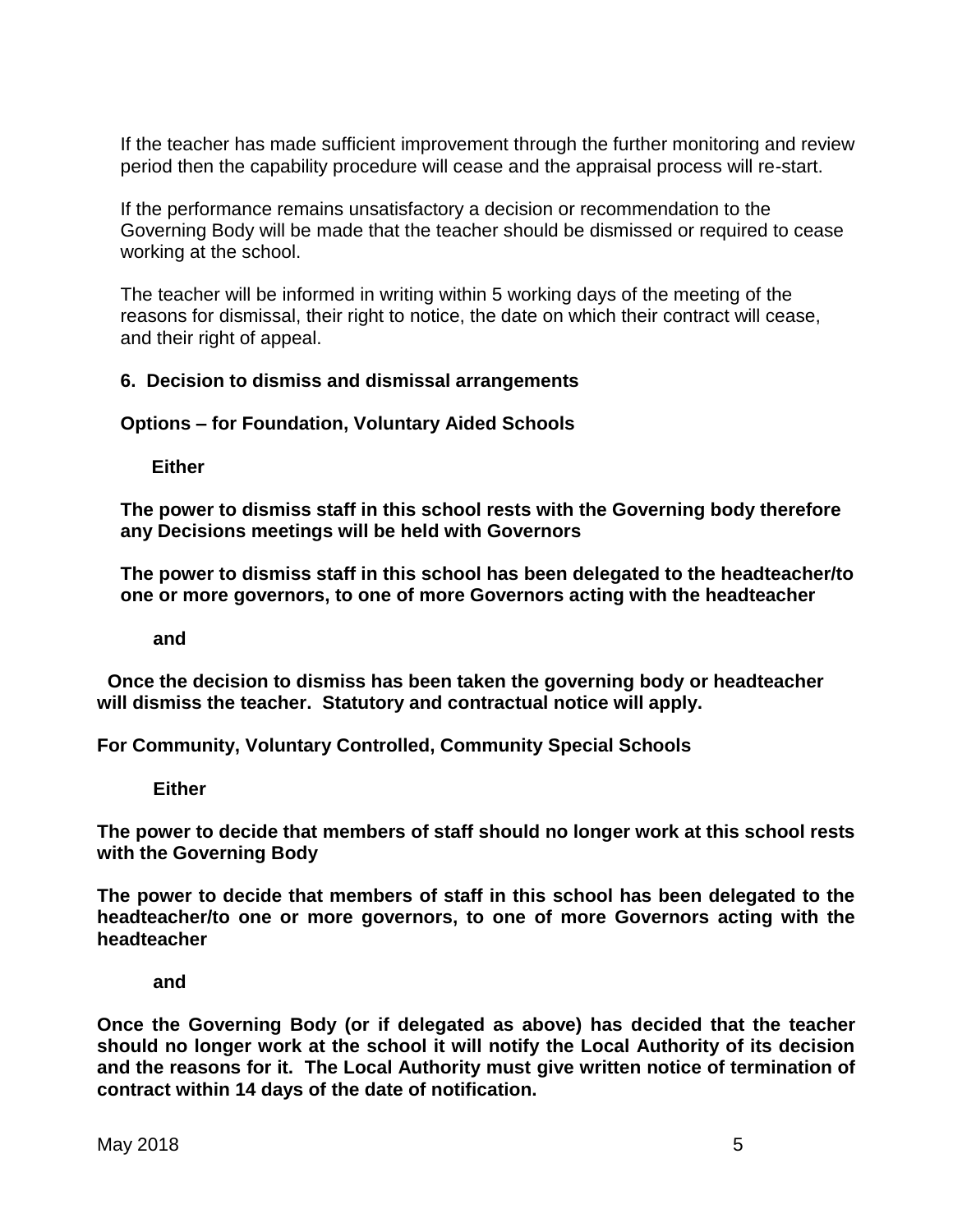## **7. Appeals**

The employee will be told of their right of appeal to an Appeals Committee of the Governing Body. All appeals must be notified in, in writing, to the Clerk to the Governing Body within 10 calendar days of the date of the dismissal letter setting out at the same time the grounds for appeal.

The teacher will be given 5 working days' notice that they will be required to attend a formal appeal meeting and will be advised of their rights to be accompanied.

The appeal will be dealt with impartially and by a panel of governors who have not previously been involved in the case

The Headteacher /Chair of the original governors panel will be invited to outline the case against the teacher

If an appeal against dismissal is successful then the employee will be re-instated and salary owing back paid.